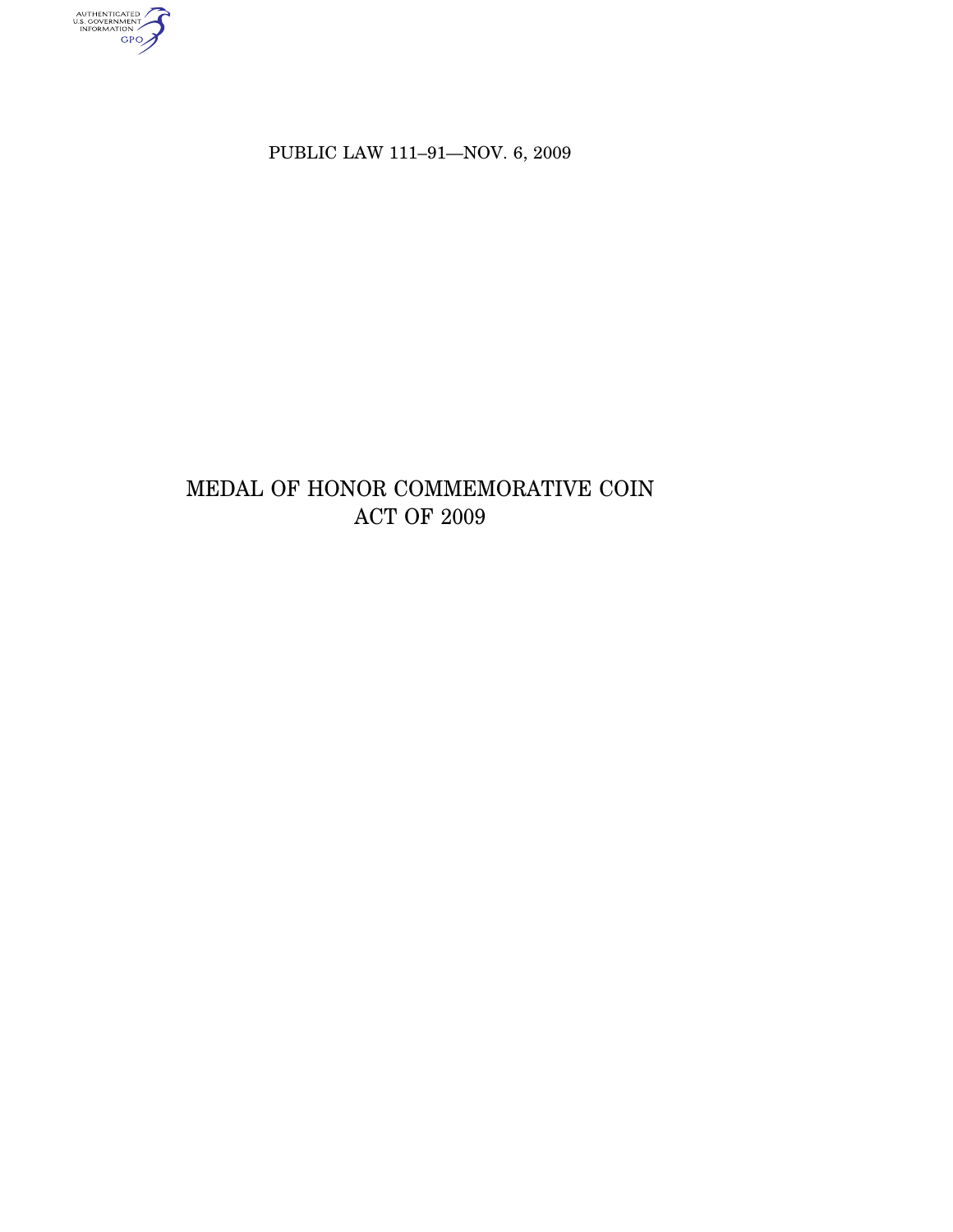# Public Law 111–91 111th Congress

## An Act

Nov. 6, 2009 [H.R. 1209]

To require the Secretary of the Treasury to mint coins in recognition and celebration of the establishment of the Medal of Honor in 1861, America's highest award for valor in action against an enemy force which can be bestowed upon an individual serving in the Armed Services of the United States, to honor the American military men and women who have been recipients of the Medal of Honor, and to promote awareness of what the Medal of Honor represents and how ordinary Americans, through courage, sacrifice, selfless service and patriotism, can challenge fate and change the course of history.

*Be it enacted by the Senate and House of Representatives of the United States of America in Congress assembled,* 

#### **SECTION 1. SHORT TITLE.**

This Act may be cited as the ''Medal of Honor Commemorative Coin Act of 2009''.

#### **SEC. 2. FINDINGS.**

The Congress finds as follows:

(1) The Medal of Honor, first authorized by the Congress in 1861 as the United States Navy's highest personal decoration, the Army Medal of Honor was authorized by the Congress in 1862, and the Air Force Medal of Honor was authorized by Congress in 1956.

(2) The Medal of Honor is presented by the President of the United States in the name of the Congress, to a person who, while a member of the United States Armed Forces, distinguishes himself or herself conspicuously by gallantry and intrepidity at the risk of his or her life above and beyond the call of duty while engaged in action against an enemy of the United States; while engaged in military operations involving conflict with an opposing foreign force; or while serving with friendly foreign forces engaged in an armed conflict against an opposing armed force in which the United States is not a belligerent party.

(3) The deed performed must have been one of personal bravery or self-sacrifice so conspicuous as to clearly distinguish the individual above his or her comrades and must have involved risk of life.

(4) Incontestable proof of the performance of the service will be exacted and each recommendation for the award of this decoration will be considered on the standard of extraordinary merit.

(5) Fewer than 3,500 Medals of Honor have been awarded to members of the United States Armed Forces.

(6) The Congressional Medal of Honor Society is a notfor-profit organization chartered by the 85th Congress under

Medal of Honor Commemorative Coin Act of 2009. 31 USC 5112 note.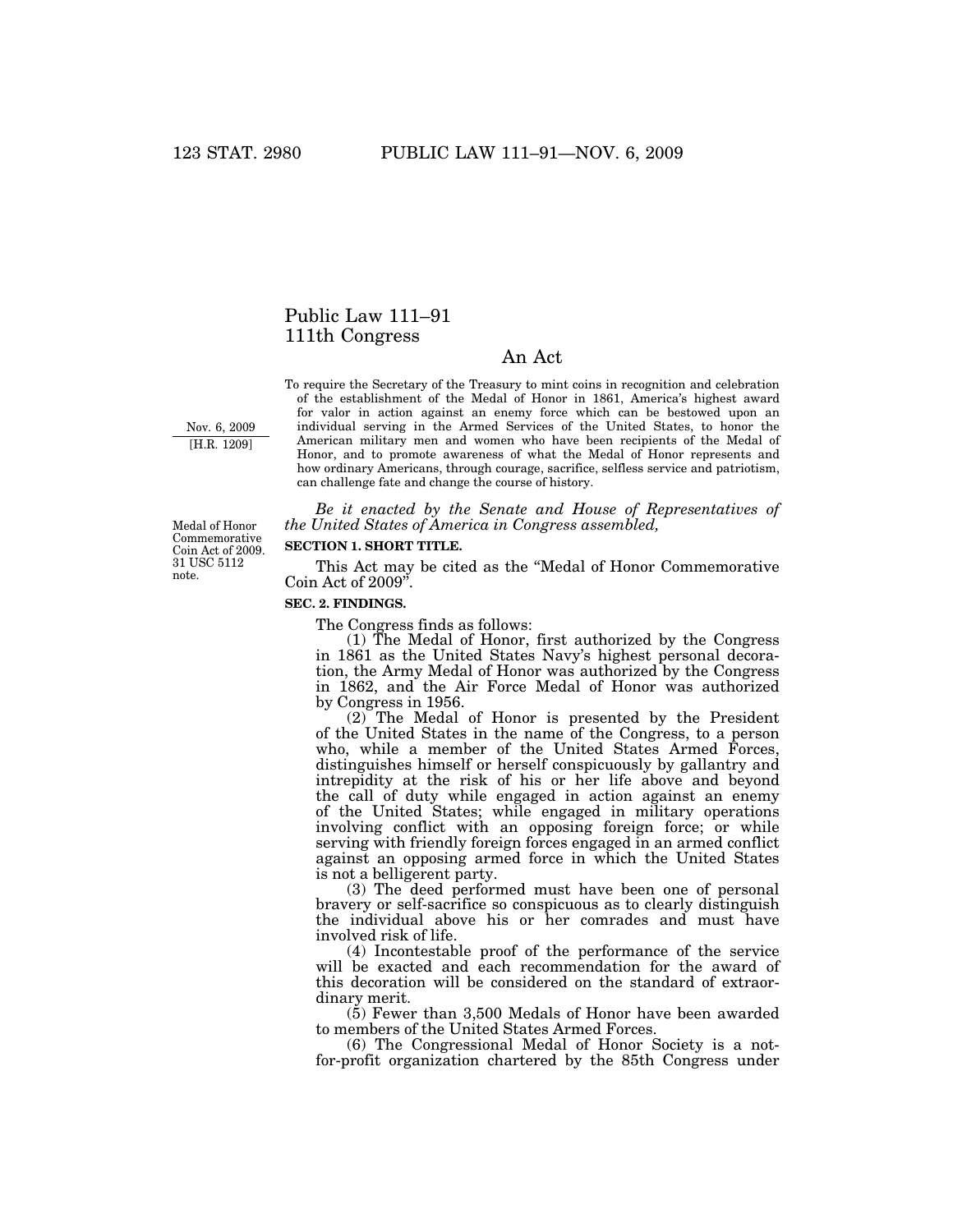a legislative act signed into law by President Dwight D. Eisenhower on August 14, 1958, and membership in the Society is restricted to recipients of the Medal of Honor.

(7) Society members are joined together for the purpose of forming and maintaining friendship among all living recipients of the Medal of Honor and remembrance of posthumous and deceased recipients.; they are dedicated to the protection and preservation of the dignity, honor and name of the Medal of Honor; service to others; service to Nation; and the promotion of allegiance to the Constitution and the Government of the United States.

(8) Members of the Society act to foster patriotism and to inspire and encourage the youth of America to become worthy citizens.

(9) The Congressional Medal of Honor Foundation, a 501(c)(3) not-for-profit organization founded by the Society in 1999, is dedicated to—

(A) perpetuating the Medal of Honor's legacy through outreach and collaborative efforts;

(B) raising funds for initiatives that promote what the Medal of Honor represents, operation of the Congressional Medal of Honor Society headquarters, and the public outreach activities of the Medal of Honor Society's membership; and

(C) promoting American values and the qualities of courage, sacrifice and patriotism through increased awareness, education, scholarships, behavior and example.

(10) Through its educational and outreach programs, the Congressional Medal of Honor Foundation promotes heroism, selflessness and distinguished citizenship among American youth and brings public awareness to the actions of ordinary Americans who have made and are making a profound difference in preserving our freedoms.

#### **SEC. 3. COIN SPECIFICATIONS.**

(a) DENOMINATIONS.—In recognition and celebration of the founding of the Medal of Honor in 1861, and notwithstanding any other provision of law, the Secretary of the Treasury (hereafter in this Act referred to as the ''Secretary'') shall mint and issue the following coins:

 $(1)$  \$5 GOLD COINS.—Not more than 100,000 \$5 gold coins, which shall—

(A) weigh 8.359 grams;

(B) have a diameter of 0.850 inches; and

(C) contain 90 percent gold and 10 percent alloy.

(2) \$1 SILVER COINS.—Not more than 500,000 \$1 coins , which shall—

(A) weigh 26.73 grams;

(B) have a diameter of 1.500 inches; and

(C) contain 90 percent silver and 10 percent copper. (b) LEGAL TENDER.—The coins minted under this Act shall be legal tender, as provided in section 5103 of title 31, United

States Code. (c) NUMISMATIC ITEMS.—For purposes of sections 5134 and 5136 of title 31, United States Code, all coins minted under this Act shall be considered to be numismatic items.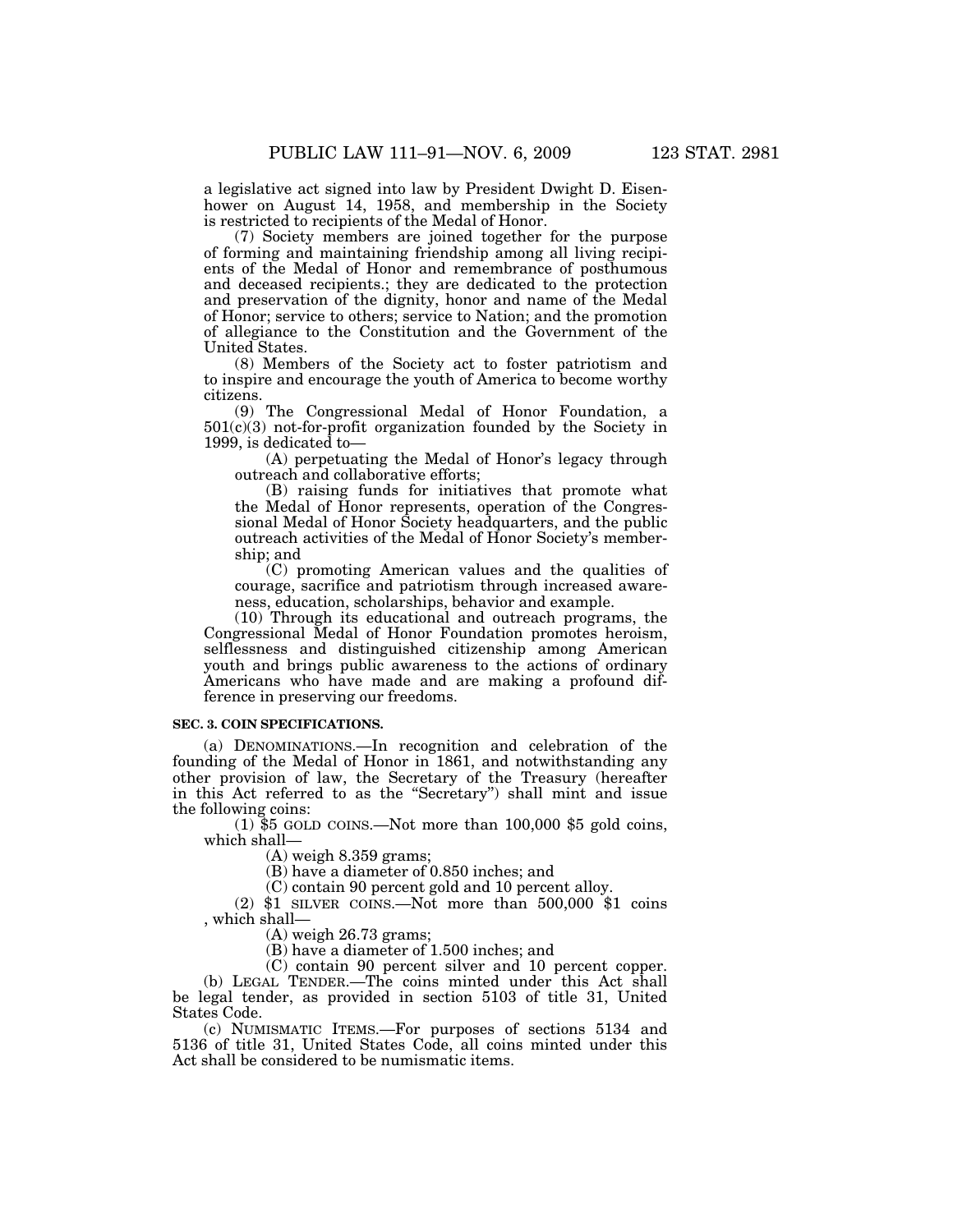### **SEC. 4. DESIGN OF COINS.**

(a) DESIGN REQUIREMENTS.—

(1) IN GENERAL.—The design of the coins minted under this Act shall be emblematic of the traditions, legacy, and heritage of the Medal of Honor, and the distinguished service of its recipients in the Nation's history.

(2) DESIGNATION AND INSCRIPTIONS.—On each coin minted under this Act, there shall be—

(A) a designation of the value of the coin;

(B) an inscription of the year ''2011''; and

(C) inscriptions of the words ''Liberty'', ''In God We Trust", "United States of America", and "E Pluribus Unum''.

(b) SELECTION.—The design for the coins minted under this Act shall—

(1) contain motifs that represent the 3 Medal of Honor designs (Army, Navy, and Air Force) and specifically honor the Medal of Honor recipients of both today and yesterday, such designs to be consistent with the traditions and heritage of the United States Armed Services, the mission and goals of the Congressional Medal of Honor Society, and the mission and goals of the Congressional Medal of Honor Foundation;

(2) be selected by the Secretary, after consultation with the Boards of the Congressional Medal of Honor Society and Congressional Medal of Honor Foundation and the Commission of Fine Arts; and

(3) be reviewed by the Citizens Coin Advisory Committee.

#### **SEC. 5. ISSUANCE.**

(a) QUALITY OF COINS.—Coins minted under this Act shall be issued in uncirculated and proof qualities.

(b) MINT FACILITY.—For each of the 2 denomination of coins minted under this Act, at least 1 facility of the United States Mint shall be used to strike proof quality coins, while at least 1 other such facility shall be used to strike the uncirculated quality coins.

(c) PERIOD FOR ISSUANCE.—The Secretary of the Treasury may issue coins minted under this Act only during the 1-year period beginning on January 1, 2011.

#### **SEC. 6. SALE OF COINS.**

(a) SALE PRICE.—The coins issued under this Act shall be sold by the Secretary at a price equal to the sum of—

(1) the face value of the coins;

(2) the surcharge provided in section 7(a) with respect to such coins; and

(3) the cost of designing and issuing the coins (including labor, materials, dies, use of machinery, overhead expenses, marketing, and shipping).

(b) BULK SALES.—The Secretary shall make bulk sales of the coins issued under this Act at a reasonable discount.

(c) PREPAID ORDERS.—

(1) IN GENERAL.—The Secretary shall accept prepaid orders for the coins minted under this Act before the issuance of such coins.

(2) DISCOUNT.—Sale prices with respect to prepaid orders under paragraph (1) shall be at a reasonable discount.